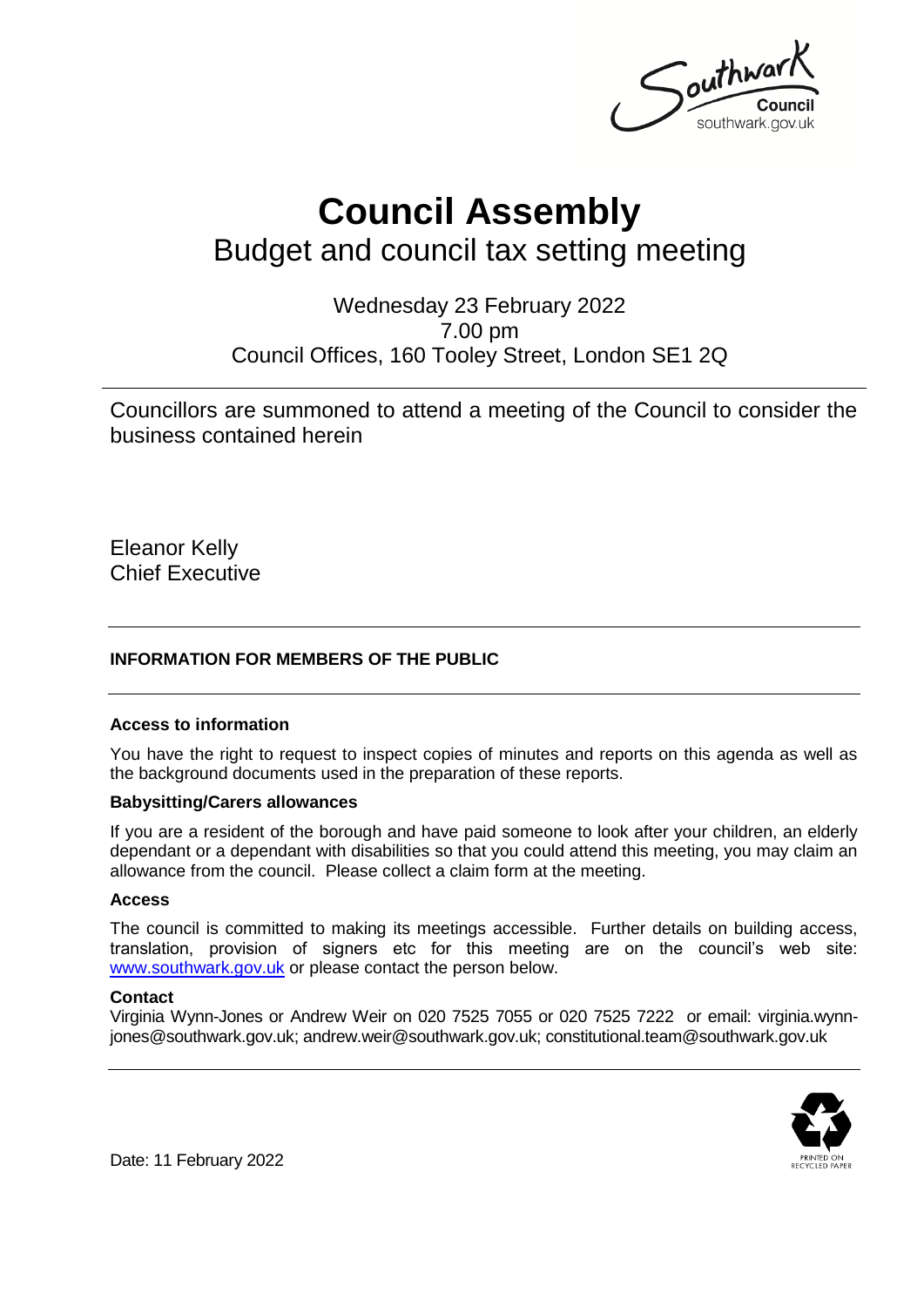outhwark southwark.gov.uk

# **Council Assembly**

Budget and council tax setting meeting

Wednesday 23 February 2022 7.00 pm Council Offices, 160 Tooley Street, London SE1 2QH

# **Order of Business**

**Item No. Title Page No.**

**PART A - OPEN BUSINESS**

# **1. PRELIMINARY BUSINESS**

# **1.1. APOLOGIES FOR ABSENCE**

To receive any apologies for absence.

### **1.2. ANNOUNCEMENTS FROM THE MAYOR, MEMBERS OF THE CABINET OR CHIEF EXECUTIVE**

To receive any announcements from the Mayor, members of the cabinet or the chief executive.

### **1.3. NOTIFICATION OF ANY ITEMS OF BUSINESS WHICH THE MAYOR DEEMS URGENT**

In special circumstances an item of business may be added to an agenda within seven working days of the meeting.

### **1.4. DISCLOSURE OF INTERESTS AND DISPENSATIONS**

Members to declare any interests and dispensations in respect of any item of business to be considered at this meeting.

### **1.5. MINUTES** 1 - 27

To approve as a correct record the open minutes of the council assembly meeting held on 24 November 2021.